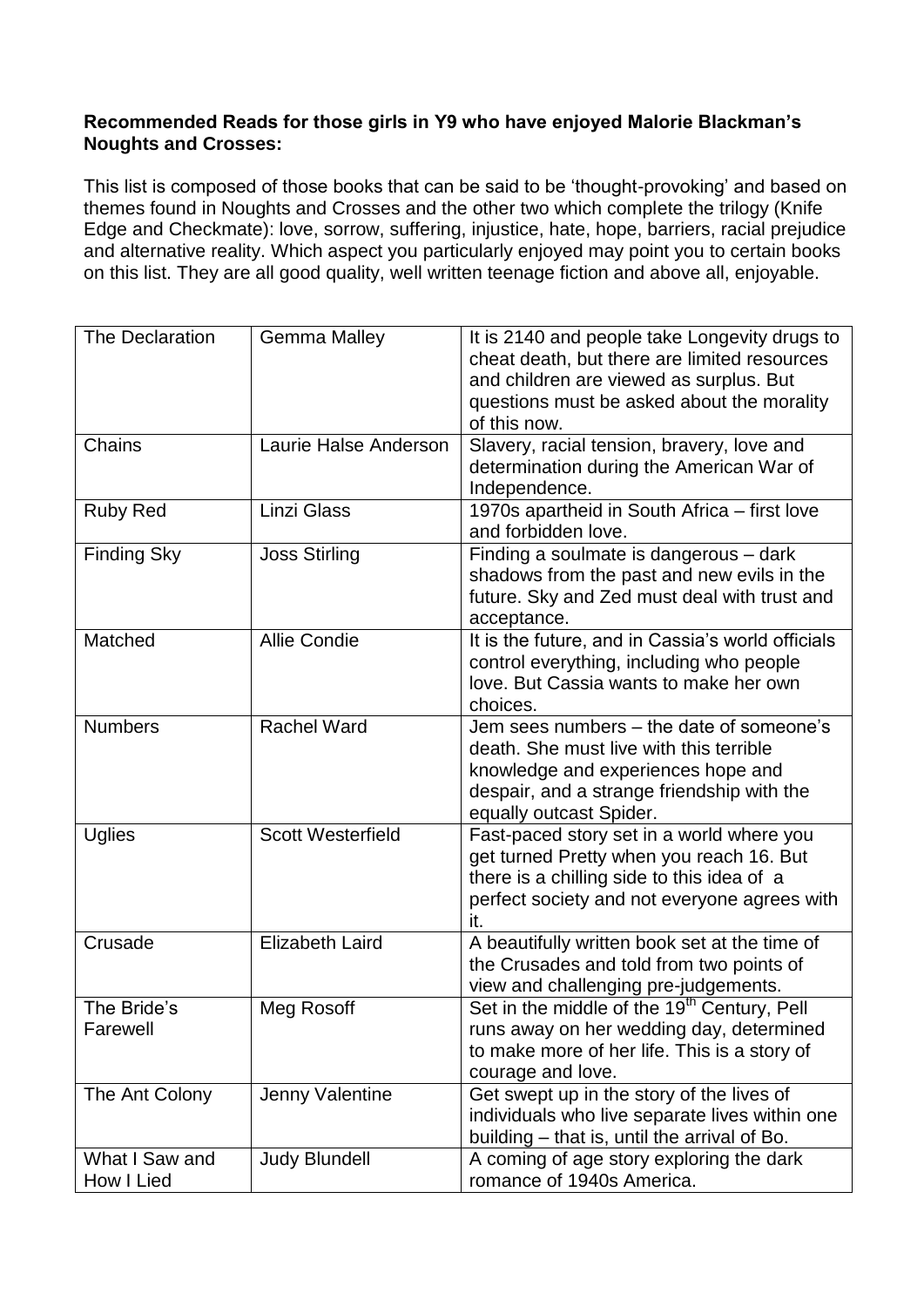| Solace of the Road    | Siobhan Dowd           | A bittersweet story of 14 yr Holly whose short<br>fuse destroys her foster placements. When<br>she finds a blond wig, she becomes Solace<br>and sets off to Ireland to find her mum                                                                                           |
|-----------------------|------------------------|-------------------------------------------------------------------------------------------------------------------------------------------------------------------------------------------------------------------------------------------------------------------------------|
| <b>Bog Child</b>      | Siobhan Dowd           | Against the backdrop of 1980s Ireland, this<br>interweaving of lives explores the strength of<br>the human spirit, and the struggles and<br>dreams of the characters.                                                                                                         |
| Genesis               | <b>Bernard Beckett</b> | Set towards the end of the 21 <sup>st</sup> century, 14 yr<br>Anax faces the exam to enter the Academy.<br>We see the society and its history through<br>Anax's eyes with a surprising and<br>challenging conclusion.                                                         |
| Candor                | Pam Bachorz            | Candor is a pristine American town which<br>hides dark secrets and Oscar must make<br>dangerous choices when he falls in love.                                                                                                                                                |
| Boys Don't Cry        | Malorie Blackman       | Growing up, dealing with responsibility,<br>facing homophobia and a family finding itself<br>again                                                                                                                                                                            |
| Unhooking the<br>Moon | <b>Gregory Hughes</b>  | A delightful poignant and moving story of two<br>orphans in search of their uncle and the love<br>that sustains them on their journey.                                                                                                                                        |
| <b>Witch Child</b>    | <b>Celia Rees</b>      | When Mary's grandmother is accused of<br>being a witch, she must make a new life for<br>herself-it is the middle of the 17 <sup>th</sup> century.<br>Persecution, suspicion, hope and adventure.                                                                              |
| Rowan The<br>Strange  | <b>Julie Hearn</b>     | Picking up the theme of suffering and<br>injustice, teenage Rowan is in a large<br>psychiatric hospital at the time of the second<br>world war. It is a compassionate and<br>compelling story.                                                                                |
| The Merrybegot        | <b>Julie Hearn</b>     | When Nell's grandmother is accused of<br>witchcraft, Nell is also in danger, not least<br>from the daughters of the local Puritan<br>minister who have their own reasons to harm<br>her. Beautifully written interweaving of<br>folklore, hate and love in the $17th$ century |
| How I Live Now        | Meg Rosoff             | Two cousin's world changes forever when<br>England is occupied by soldiers. A powerful<br>novel of love, terror and family bonds.                                                                                                                                             |
| Shadow Web            | N M Browne             | Jessica is hurled into a parallel universe after<br>Googling her name and meeting someone<br>who shares it. She is still in London in 2008,<br>but society is very different.                                                                                                 |
| Burn My Heart         | <b>Beverley Naidoo</b> | Race, class, prejudice and fear as 2 best<br>friends – one black, one white-struggle in<br>1950s Kenya                                                                                                                                                                        |
| Kiss the Dust         | <b>Elizabeth Laird</b> | Tara is caught up in the war in Kurdistan and<br>must flee to the mountains with her family -<br>exciting, funny, terrifying and sad.                                                                                                                                         |